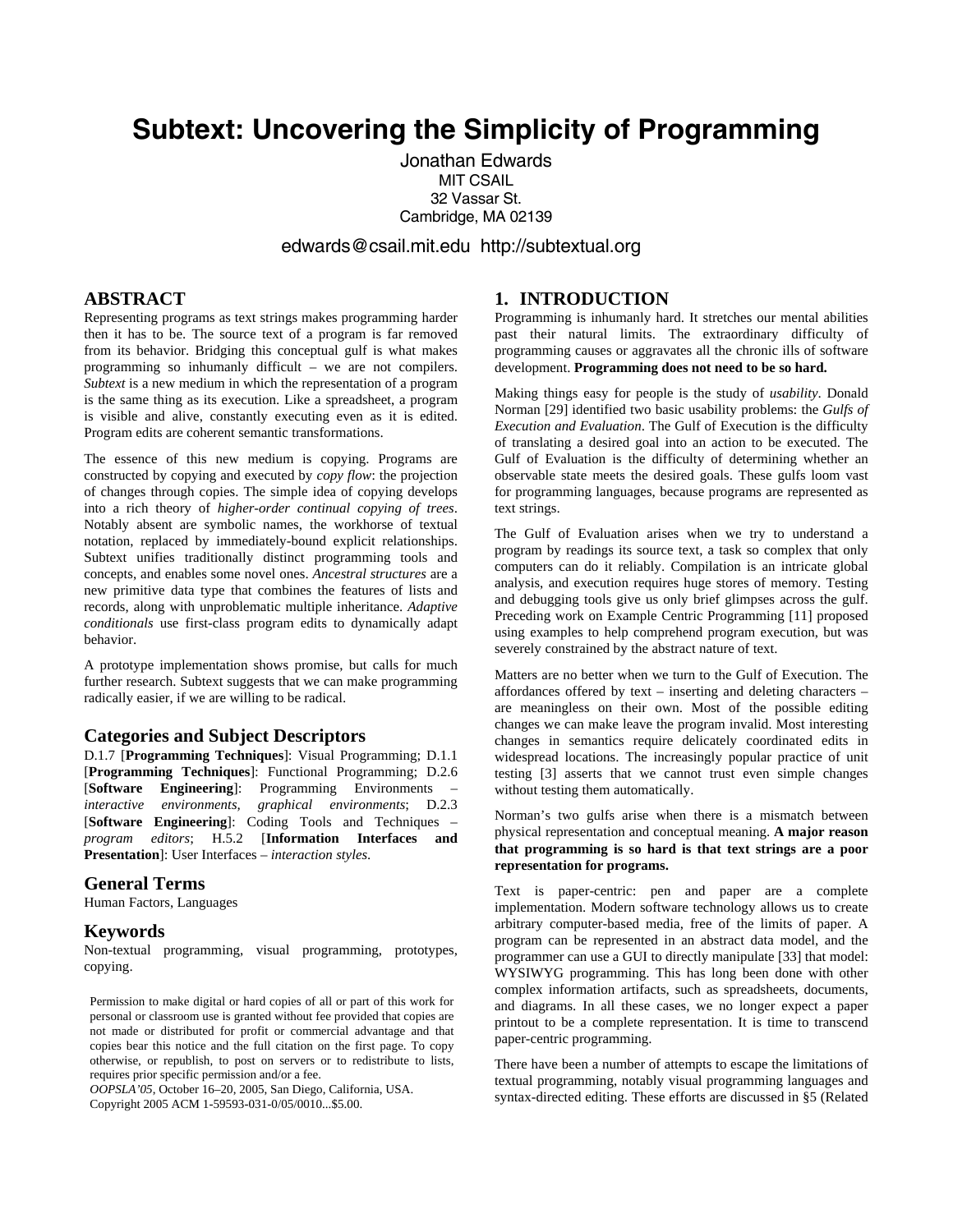Work), where it is argued that they stayed largely within the margins of paper.

**Subtext is an experiment to develop a paper**-**free medium of programming, one designed for usability.** In this medium the representation of a program is the same thing as its execution. Aligning syntax and semantics narrows the conceptual gulfs of programming. The experience of programming becomes more akin to using a spreadsheet than a keypunch. This medium is based upon a single unifying concept: copying; which develops into a rich substrate for the entire process of programming.

## **2. A BRIEF TOUR OF SUBTEXT**

To discuss the design of Subtext, and the theory that underlies it, we will first introduce the basic features of the research prototype. This prototype is implemented in Java and SWT. It is only a proof of concept, lacking many niceties.

The graphical and interactive features of the user interface (UI) are essential to the experience of Subtext, so it is difficult to convey an accurate impression with only prose and a few screenshots. The interested reader is encouraged to view the 18 minute video at <http://subtextual.org/demo1.html> instead of reading this section. An online version of this paper, including full-color screenshots, is at <http://subtextual.org/OOPSLA05.pdf>.

All code and data in Subtext is organized into a single tree of *nodes*. There are two types of nodes: *structures* and *references*. The structures form the tree: each structure is said to *contain* the nodes below it in the tree, which are called its *subnodes*. The subnodes of a structure are ordered. Every node has exactly one *container* structure (except the *root* node, which has no container). At the leaves of the tree are empty structures and references. Empty structures are often used as "atomic values". A reference is a pointer to another node, called its *value*.

Every node has a *label*, which is a string. The labels on the subnodes of a structure make it look like a traditional record, but as will be explained in §4.3, labels are purely comments, not identifiers. Subtext supplies primitive data types like the Booleans and integers, each of which is a structure containing all values of the type. Each primitive value is an empty structure whose label is an appropriate print string. For example, the integers are labeled with decimal strings, and are contained in the correct order in the Integers structure. The integers are properly infinite.

The Subtext user interface is primarily based on views of the tree of nodes, using an outline metaphor (often called a *tree widget*). A window can be opened on any sub-tree, and within that window, structures can be hierarchically expanded or collapsed. An expanded structure shows its subnodes indented on the following lines.

Figure 1 shows a window based at the root of the tree, expanded to show the contents of Booleans and Employee. The Functions structure shows an expansion affordance activated by the proximity of the mouse. The Employee structure contains two subnodes, salary and deductions, which are references. Their values are displayed to their right, shaded in blue.



**Figure 1. Tree outline** 

## **2.1 Functions**

*Functions* are structures that react to change. In Figure 2, the Sum function contains 3 subnodes, labeled first, second, and =, which are respectively its two arguments and result. Changing either of the two arguments will cause the result to automatically change to contain their sum. This happens essentially by magic, because Sum is a primitive built-in function.



**Figure 2. Functions** 

The arguments and result(s) of a function are labeled nodes like in a record. This is similar to keyword arguments in some languages. But note the collapsed form of the Difference function: the labels of the arguments are hidden, and the result node is moved to the right of the parentheses. There is a convention that the first, second, … = nodes should be presented in this more familiar mathematical style when the structure is collapsed. This convention is a user-selectable option that can be altered globally or locally.

#### **2.2 Creation by Copying**

New nodes are created in only one way: by copying. An existing node is copied to some position within an existing structure. If the original node is a structure, its entire sub-tree of nodes is copied along with it. Copying is initiated by the programmer with drag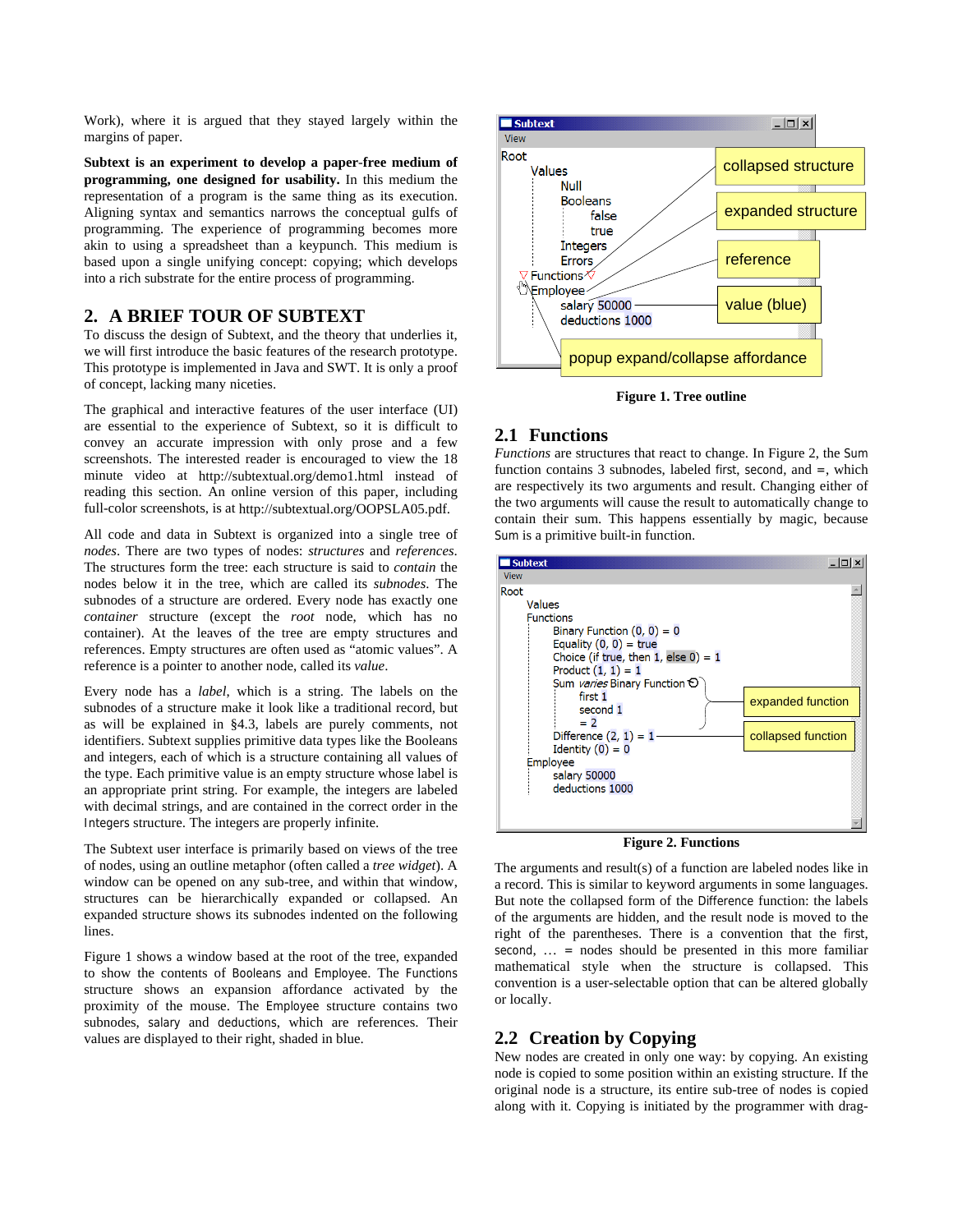and-drop operations (or copy-and-paste, which has not yet been implemented). Copying is used to both instantiate data structures and call functions, which are actually the same thing in Subtext. The original definition of a function or data structure that serves as a template for copying is referred to as its *prototype*.

To see how functions are called, we will add some behavior to the Employee structure. We will calculate payroll as the difference between salary and deductions. We create the payroll node by dragging a copy of one of the other nodes and editing its label. We call the Difference function by also dragging a copy of it into the data structure.

#### **2.3 Links**

The final step of this example is to *link* the arguments and result of the function to the nodes of the data structure. Recall that a reference is a pointer to another node, called its value. Links control the values of references. A reference is always linked to exactly one other node, called its *source*. If it is linked to a structure, then that structure is its value, and the reference is called a *constant*. All the primitive values are empty structures, so any reference to them is a constant. If a reference is instead linked to another reference, it is called a *variable*. The value of a variable is the same as the value of its source. In other words, variable links are chased until a constant is found. Links are reactive: if the value of a reference changes, all of the references linked to it change their values along with it.

Continuing with the example, we need to make three links, connecting the arguments and result of the Difference function to the data nodes of Employee. Linking is initiated like copying, through drag-and-drop or cut-and-paste. Drag-and-drop operations draw a rubber band to visualize the link being established. Primitive values can be also be linked with in-place keyboard editing. Figure 3 shows the result after having made the needed links. The Employee structure now automatically calculates the value of the payroll node as the difference of salary and deductions, and recalculates automatically whenever they change. This data structure now acts like a function: you change it and it changes in response. Note how every intermediate value of the computation is visible, and the internal execution of the call of Difference can be made visible by expanding it.



|  |  | <b>Figure 3. Linking</b> |
|--|--|--------------------------|
|--|--|--------------------------|

Figure 3 shows some of the options for presenting links in Subtext. Every reference node displays its value. If the reference is a variable, the source is also displayed, controlled by a number of options. For example, a link to an = node can substitute the label of the containing function, as shown in the payroll node, whose source presents as Difference.

Following the source label is a circular widget called a *compass*. The compass has an *indicator* tick oriented in the direction of the source node. Compasses avoid the visual confusion that would result if all links were displayed as vectors drawn between nodes, as some visual languages have attempted. Instead, vectors are drawn selectively and interactively. When the mouse is over a link, the compass indicator extends into a vector reaching all the way to the source node, as shown for the link from salary. This interactive revelation of links is more effective than can be conveyed in text or video; you need to be driving the mouse to fully appreciate it.

There are many further options for representing links. For example, groups of related links can be vectorized together. The presentation of links is crucial to the usability of Subtext, as discussed further below.

# **2.4 Calling by Copying**

The Difference function was called by making a copy of its prototype. The internal structure and behavior of the function was duplicated in the copy. Likewise, if a new instance of the Employee structure is created, it will duplicate all the internal structure and linkages, including another copy of Difference, and thus replicating the automatic calculation behavior of payroll. Copying a node copies the entire subtree of contained nodes and preserves the internal structure of the links between them.

What if the payroll calculation changes after Employee instances have been created? Or what if the internal implementation of Difference changes? These changes will be propagated automatically to all the affected copies.

# **2.5 Conditionals and Recursion**

Figure 4 shows a recursive factorial function. Recursion – a function calling itself  $-$  is done by just copying the function into itself. This creates an infinitely deep tree, which is tolerated because copying is materialized lazily. Projection of values down links triggers copying on demand. Infinite recursion is stopped by putting a maximal depth on structures, analogous to an execution stack limit, and returning an error value on links that traverse this boundary.



#### **Figure 4. Factorial**

Note how the second arguments of Difference and Equality are green. This indicates that they have been defaulted from the prototypes of those functions. Calling as copying provides defaulting on all arguments.

Conditionals are built with the Choice primitive function, which has 4 subnodes: if, then, else, =. In the conventional manner, the if argument is a Boolean, which selects either the then or else argument, returning it in  $=$ . Conditionals help visualize their operation by graying-out either the then or else argument,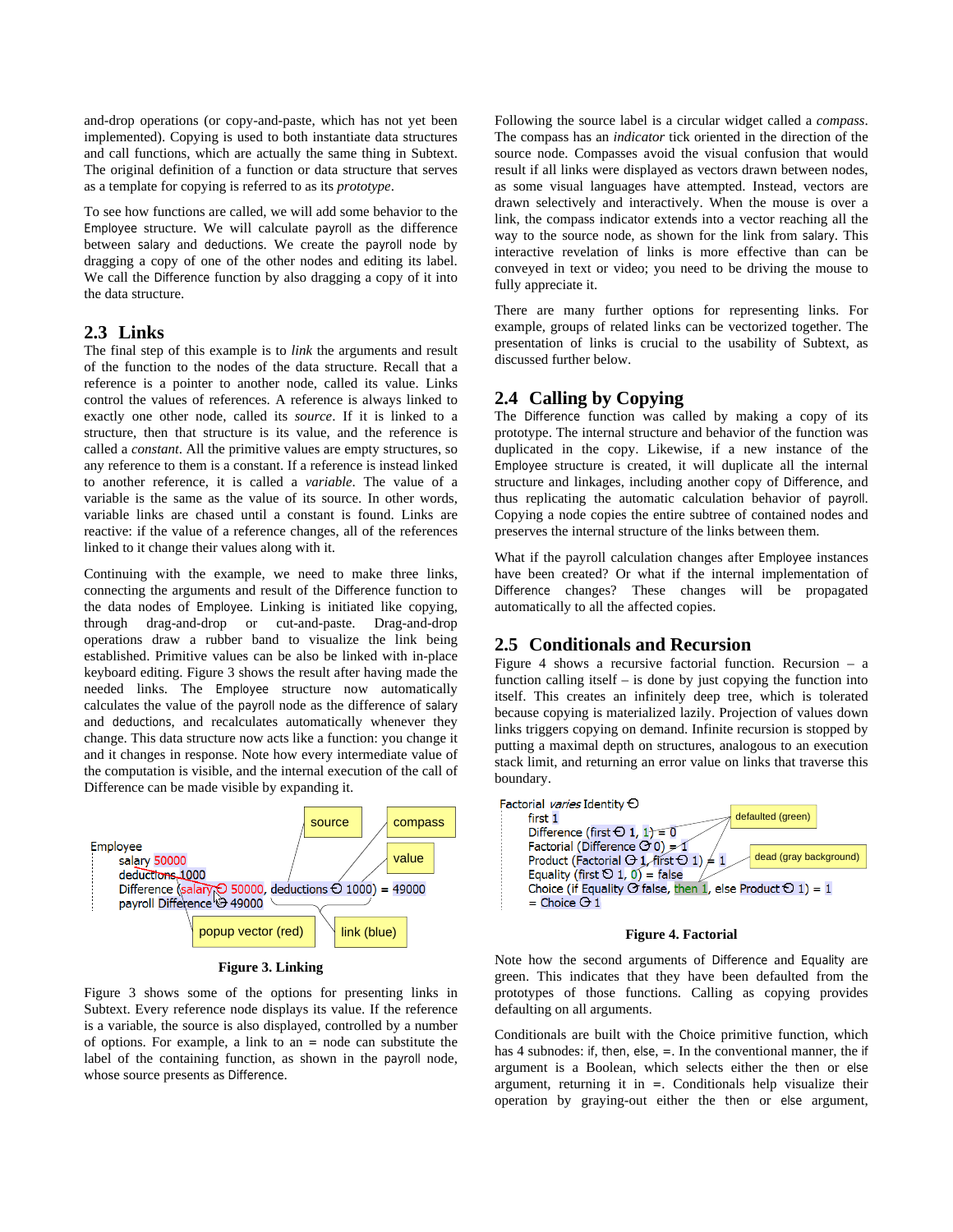whichever was not chosen, as seen in the then node in Figure 4. The gray background indicates the node is *dead*: its value does not contribute to the result of the function.

Death is infectious – it propagates into the linked sources of a dead node, unless they are resuscitated by a link from a live node. This is shown in Figure 5, where the first recursive call has been expanded. It does not need to recurse, and so the else argument is dead. That else is linked to further recursion, which is shown executing, unboundedly, and returning the Too deep! error. But this error is irrelevant because the conditional is ignoring it, and the looping code is shown as dead. This behavior is similar to a non-strict lazy functional language.

```
Factorial varies Identity O
first 1
Difference (first \Theta 1, 1) = 0
Factorial copies Factorial <sup>○</sup>
      first Difference O 0
      Difference (first \ominus 0, 1) = -1
       Factorial (Difference \overline{G} -1) = Too deep!
      Product (Factorial \Theta Too deep!, first \Theta 0) = Too deep!
      Equality (first \odot 0, 0) = true
      Choice (if Equality \odot true, then 1, else Product \odot Too deep!) = 1
      = Choice \Theta 1
Product (Factorial \Theta 1, first \mathcal{O} 1) = 1
Equality (first \circledcirc 1, 0) = false
Choice (if Equality \Im false, then 1, else Product \Im 1) = 1
= Choice \Theta 1
```
**Figure 5. Factorial recursion** 

# **3. PRINCIPLES OF SUBTEXT**

Having introduced the basic features of Subtext, we can now discuss the principles behind its design, which are all oriented towards making programming easier.

#### **3.1 Language Extension through Presentation**

Subtext introduces a new way to extend programming languages: *presentations*, which offer alternative ways to view and edit aspects of the program. We have already seen an example of this, in the way that the first, second, … = nodes of a collapsed function can be laid out mathematically. Presentations can be controlled from property sheets attached to nodes. Only the user interface is extended to support presentations, not the underlying semantics of Subtext, nor the programs themselves. **Presentations are like syntactic stylesheets for programs.**

A more significant example is *nesting*. Traditional syntax-based languages have two kinds of data flow. One kind uses expression nesting to encode the flow of return values up a tree of expressions. The other kind of data flow cross-cuts the expression tree via variable assignment and reference. It is often necessary to translate between these two different forms. When an expression value is needed in more than one place, it must be de-nested and assigned to a variable. Variables are also introduced when expressions become nested too deeply to be understood. Nesting further requires that expressions have only one value. This constraint becomes awkward in many situations, leading to multivalue wrappers, or communication through side-effects. Subtext avoids these problems with a single kind of data flow that supports an arbitrary graph structure. New edges (links) can be added to the graph without introducing local variables, refactoring code, or bundling values.

However a tree-structured data flow is a very common pattern, and the mathematically inspired convention of nested expressions is both deeply entrenched and highly expressive. To exploit these benefits, Subtext offers expression nesting as a presentation option. Any reference to the  $=$  node of a function can be nested by clicking on the link. The referenced function is then embedded in place of the link, surrounded by square brackets. Figure 6 shows the result of nesting the function call in Figure 3. Clicking on one of the square brackets de-nests the function. Nesting does not require a strictly tree-structured data flow, it merely allows the programmer to designate a spanning tree within the graph to be represented with bracketing.

Employee salary 50000 deductions 1000 payroll [Difference (salary € 50000, deductions € 1000) = 49000]



**Figure 6. Nesting** 

**Nesting provides the best of both worlds: the generality and flexibility of graph-structured data flow with the expressiveness and familiarity of tree-structured data flow.** It does this unobtrusively in the user interface. In textual languages, such matters are typically permanent commitments made in the basic design of a language, and thus fraught with dilemmas.

Textual languages support extension through macros and layered translation. These techniques are highly disruptive, because the entire development tool-chain is affected, as are all the programmers, like it or not. Subtext gracefully sidesteps these problems because of the clean separation of concerns between the internal model of a program and its external user interface. Textual representations conflate these issues, forcing the compiler and the programmer to work with exactly the same representation.

**Presentations avoid dilemmas of textual language design and extension by offering checkboxes on a stylesheet.**

## **3.2 What's in a Name?**

Symbolic names are the workhorses of programming languages. They carry the burden of everything not implied by grammatical structure. **Names serve many masters, but none of them well.** Names are used to:

- 1. Establish relationships between points in the program, by repeating the same spelling. Constantly inventing pithy unique names is burdensome. Misspellings and homonyms easily disrupt name-based relationships. Renaming is undecidable in the presence of reflection.
- 2. Implement abstractions, by delaying the binding of samespelled names until compile-time or run-time. Much language semantics is smuggled in through arcane binding rules, for example method dispatch in OO. Delayed binding makes relationships implicit and contingent, obscuring them from the programmer.
- 3. Serve as comments and mnemonic aids. The otherUsesOfNames interfereWith this English.Noun.Purpose.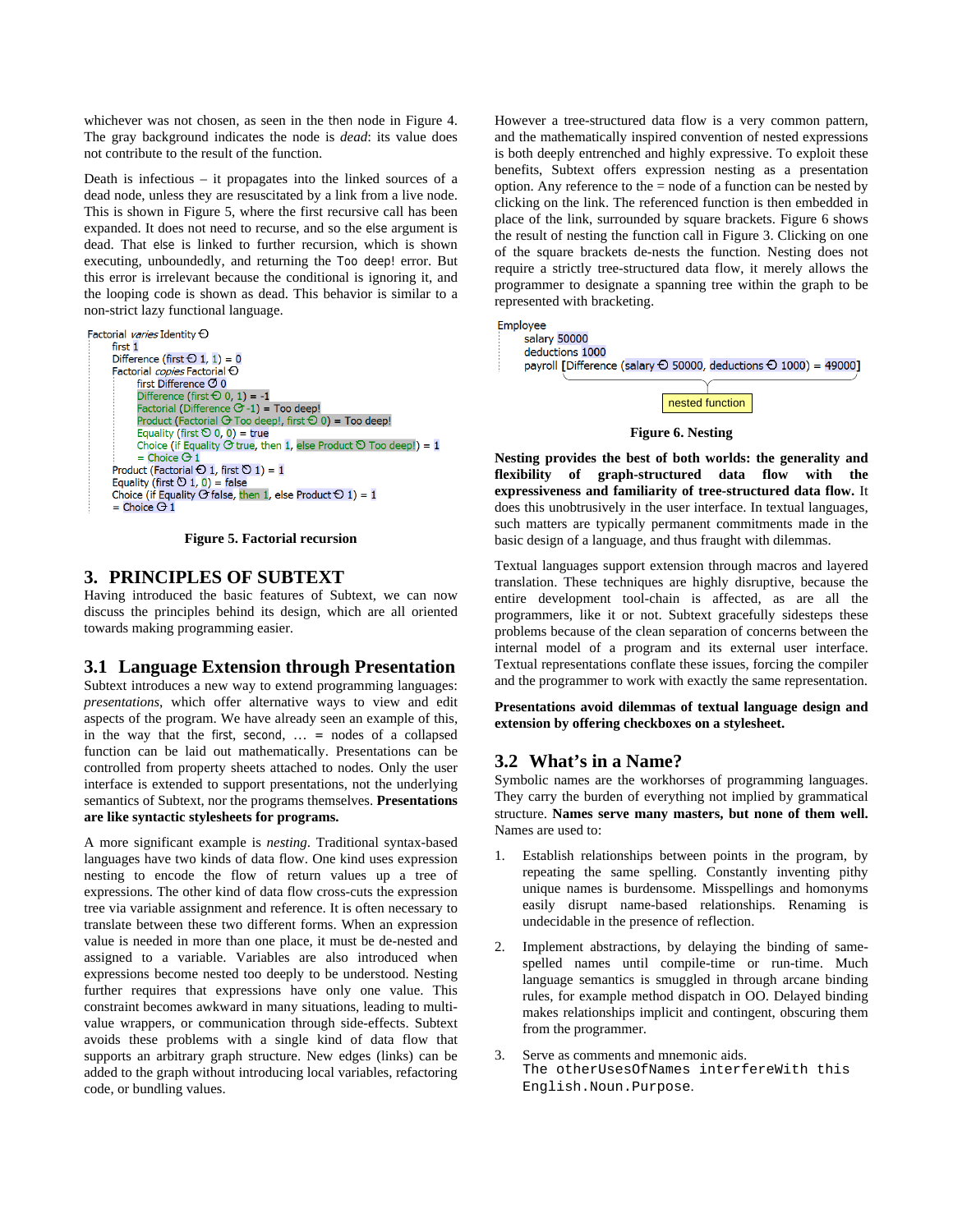**Subtext separates the uses of names into distinct mechanisms tailored to their purpose.** The first purpose of names is to establish relationships. In Subtext, relationships are explicit, immediately-bound links within programs. These relationships are directly captured during editing in Subtext's internal database, without recourse to names. Every label could be foo, confusing the programmer no end, but not the computer. Textual programming requires the constant invention of unique names just to create structure, a burden that is lifted in Subtext.

#### *3.2.1 Abstraction without Indirection*

The second purpose of names is to support abstraction through delayed binding. Consider the primordial form of abstraction in programming languages: function calls. A function is represented by a symbolic name, which is resolved at compile-time or later into the function's definition. The definition can change at any time prior to binding. The arguments of the function are bound at call-time, so that they are free to change up till then.

In Subtext, a function call is immediately in-lined at edit-time, so that its definition is explicit and visible. If the definition of the function changes, those changes are globally replicated to all the inlined copies. The arguments of the function are also bound during editing, so that its execution is explicit and visible. If the values of the arguments change, the function recomputes as needed.

Functional abstraction is thus achieved without hiding meaning behind the delayed binding of an indirect reference. This principle is called *abstraction without indirection*. It is made possible by the ability of the program representation to automatically react to change. **Abstraction does not need to be obscured by indirection and deferral – that is only necessary in static notations that can not react to change.** Other examples of this principle in Subtext are the elimination of symbolic node names (§4.3), and higher-order functions (§4.5).

#### *3.2.2 The Efficiency of Ambiguity*

The third and final purpose of names is to serve as comments and mnemonic aids. These are matters of human communication and understanding, quite different from the needs of compilers and interpreters. Subtext frees names of their other burdens so as to optimize them for this purpose, and amplifies them through user interface techniques. **Names are too rich in meaning to waste on talking to compilers.** 

The use of names in natural languages is quite different from that in programming languages. The vocabulary of natural languages is relatively fixed, and ambiguous overloading is common. Anaphoric abbreviation (e.g., a pronoun) is routine. Humans are highly skilled at disambiguating from context. There is a good reason for this: ambiguity increases the bandwidth of communication. Any information that can be inferred contextually by the listener is redundant.

**Subtext exploits the human ability for contextual disambiguation to increase the bandwidth of programming.** Links display the label of their source node to help the programmer understand or remember the link. These labels will often not be unique, but still perfectly clear from context, and more succinct than globally unique names would be. Presentation options allow the programmer to tune for the desired level of

ambiguity, ranging from a fully-qualified containment tree path (with subscripting of homonyms), all the way down to elision into pronouns like that (referring to the prior = node).

Ambiguity is most effective in human communication during a conversation, when questions can be asked. Subtext offers interactive disambiguation through the mouse. Mousing over a link causes its compass to extend into a vector to the source node. Hovering the mouse over a link can open a "tool tip" popup with the full containment path of the source and a small display of its container context. A mouse gesture can open another window on the source node.

The planned keyboard interface for link editing also exploits the efficiency of ambiguity. Drag-and-drop is a convenient way to make a link when the desired source is visible, or can easily be browsed to. In other situations, typing a name on the keyboard may be more efficient. There is a useful analogy with web browsing. A textual language expects you to type in the one true unique name, much like a URL. Subtext will be more like using Google – names will be used as search keys, with the hits ranked and contextually summarized for easy recognition and selection.

**Subtext provides an interactive medium that establishes meaning conversationally.** 

# **3.3 Overt Semantics**

The Gulf of Evaluation is the difficulty of understanding what a program does from its source representation. The standard textual representation of a program is far removed from its run-time behavior. Subtext seeks to narrow this gap by using a different medium of representation. Every node always has a value, and every function is a living example of its execution. Static and dynamic aspects are intertwined, and there is no difference between edit-time and run-time. This is reminiscent of the way spreadsheets work, except that even spreadsheets hide the internal workings of their formulas, whereas Subtext is transparent all the way down.

The full meaning of a program is the set of all its possible executions. In Subtext, every execution of a program is a structurally equivalent projection of it, in which specific values change but the structure remains intact. The single example demonstrated by the program's definition is thus a revealing exemplar of its full meaning. This design principle is called *overt semantics*.

Overt semantics dispels the mystery of debugging. There is no need to guess at what happened inside the black box of run-time: debugging becomes merely browsing the erroneous execution, which is a copy of the program.

Overt semantics is an application of the proven power of examples to elucidate abstractions, as called for in the prior work on Example Centric Programming [11]. The Gulf of Evaluation is so wide because programming is so abstraction-intensive. Examples have proven to be the best way to learn and understand abstractions of all kinds. Subtext takes this lesson to heart by integrating examples into the very fabric of programming. It is not even possible to write code without simultaneously supplying an example. It is not possible to expose an API without simultaneously supplying at least one example of its use. Every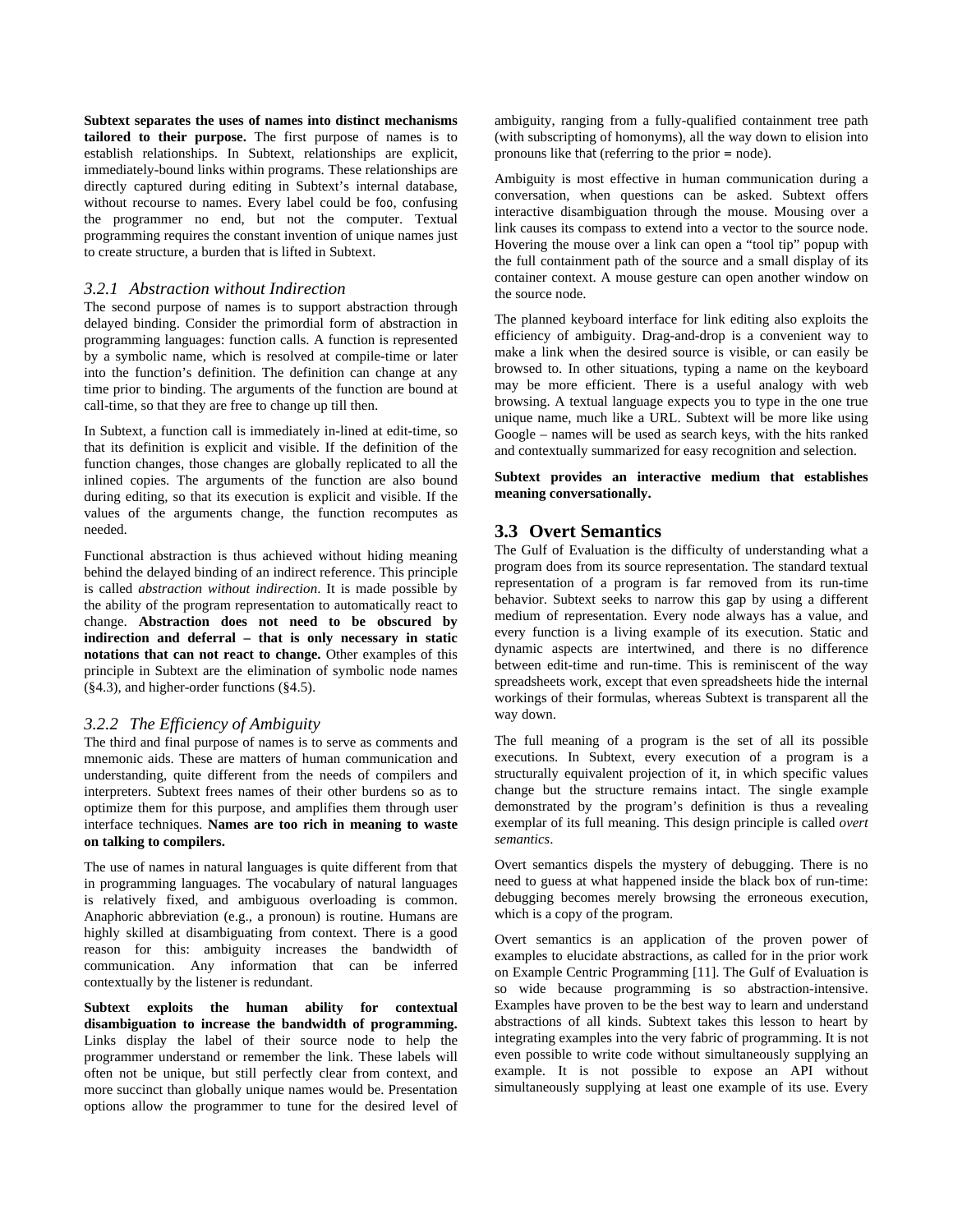execution of a program is another example, taking the same form as its definition.

**Overt semantics narrows the Gulf of Evaluation because every definition is an example, and every execution is like the definition; syntax and semantics are aligned.** 

#### **3.4 Semantic Editing**

The flip side of the Gulf of Evaluation is the Gulf of Execution: the difficulty of determining how to change a program to achieve a desired change in behavior. This is inherently difficult in textual languages. The basic editing operations on text strings are character insertion and deletion, which mean nothing on their own, and are far removed from the semantic transformations we want to make. **Subtext narrows the Gulf of Execution by making editing operations be meaningful semantic transformations.**

A *refactoring* [12] is a semantics-preserving change to a program. Subtext trivializes a number of these refactorings. A simple example is renaming. The spelling of a label is semantically irrelevant in Subtext, and is left as an uninterpreted comment. Editing a label is guaranteed to leave the program's semantics unchanged. Any links to that node will automatically display the new label, but will not be affected otherwise. Making this change in a textual program is referred to as the "rename" refactoring, and requires a global program analysis and transformation (and is undecidable in the presence of reflection). Subtext eliminates the need for this refactoring because it represents the underlying semantics of naming directly. Likewise refactorings such as *introduce local variable*, and *inline expression* become irrelevant.

**Refactoring is symptomatic of poor notation.** The hallmark of a good notation is that equivalent situations are equivalently described. The need for complex code transformation tools just to move between obviously equivalent descriptions indicates an illsuited representation. Subtext dissolves certain refactorings, like renaming, by aligning syntax and semantics properly. When this is not possible, Subtext attempts to provide refactorings as directmanipulation edits, rather than black-box "wizards".

The power of editing operations in Subtext is that they preserve important semantic properties. Automatic projection of changes ensures copy consistency. Many editing operations are based on copying, and thus preserve internal structure. It is particularly useful to preserve or transform link topology: this is called *link conservation*.

Links are never broken by editing operations; instead they are meaningfully transformed. The simplest example of this is when a structure is moved, all of its external links are preserved, both incoming and outgoing. Moving laterally within the same container preserves semantics, while moving up or down converts its role between that of parameter, closure, or call (see §4.1). Many refactorings are chiefly concerned with automating the delicate surgery needed to conserve symbolic links; they degenerate into move operations in Subtext because of link conservation.

Another example of link conservation is *splicing*. A function can be spliced into a link, executed by dragging it onto the link. Splicing results in a call to the function being inserted, and the original link being split into two links: one connecting the first

argument of the function to the original source of the link; the other linking the original node to the result of the function. Splicing works well with nesting, so there is a presentation option to automatically nest when splicing. Figure 7 shows what a splice operation looks like during and afterwards. Splicing can be quite useful – it allows the factorial function in Figure 4 to be built with 10 mouse gestures.

| Increment <i>copies</i> Identity <b>O</b><br>first 0<br>$=$ first $\Theta$ , $0$<br>Nest Sum within $=$ | Increment <i>copies</i> Identity O<br>first 0<br>= $[Sum (first \Theta 0, 1) = 1]$ |
|---------------------------------------------------------------------------------------------------------|------------------------------------------------------------------------------------|
| a) dragging to splice                                                                                   | b) nested splice                                                                   |

#### **Figure 7. Splicing**

Further experience with Subtext will likely reveal other semantic invariants beyond link conservation, and other editing operations that conserve them. **Subtext narrows the Gulf of Execution by providing high-level editing operations that coherently transform the semantics of the program while preserving relevant invariants.**

#### **4. TOWARDS A THEORY OF COPYING**

Subtext is only possible because the underlying mechanism of copying ties it together consistently. Copying is how programs are constructed, and how they execute. Copying has the inherent advantage of being a concrete concept, and the way programmers often work in practice. **The simple idea of copying generates a rich theory that includes an abstract model of computation.** A theory of copying is informally developed in this section.

Recall that the basic setting of Subtext is a tree of *nodes*. Nodes are either *structures* or *references*. All non-leaf nodes of the tree are structures, and the nodes immediately beneath them in the tree are called their subnodes. Empty structures can be at the leaves of the tree, and can be thought of as "atoms". References are only at the leaves of the tree, and are *linked* to a *source* node. The *value* of a reference is found by chasing links through references until a structure is found.

Some nodes are built-in originally, but new nodes are created only by copying old ones. A copy operation takes a *parent* node and creates a *child* node, which is inserted at a specified position within some existing structure. Copying duplicates the entire subtree below the parent into the child, causing *nested copies* of all the subnodes. Copies of primitive functions also inherit their built-in behavior.

Having reviewed this terminology, we can now state the primary properties of copying: it is isomorphic, continual, and higherorder. We will defer discussion of higher-order copying until §4.5.

**Copying is** *isomorphic***:** it preserves internal link structure. If a reference in the subtree of the parent has a source that is also in the subtree, then the copy of the reference will be linked to the copy of the source. References with sources outside the parent subtree will be linked to the same source. Link isomorphism is simulated in textual languages with hierarchical name scoping. Subtext eliminates the need to declare scopes: links establish their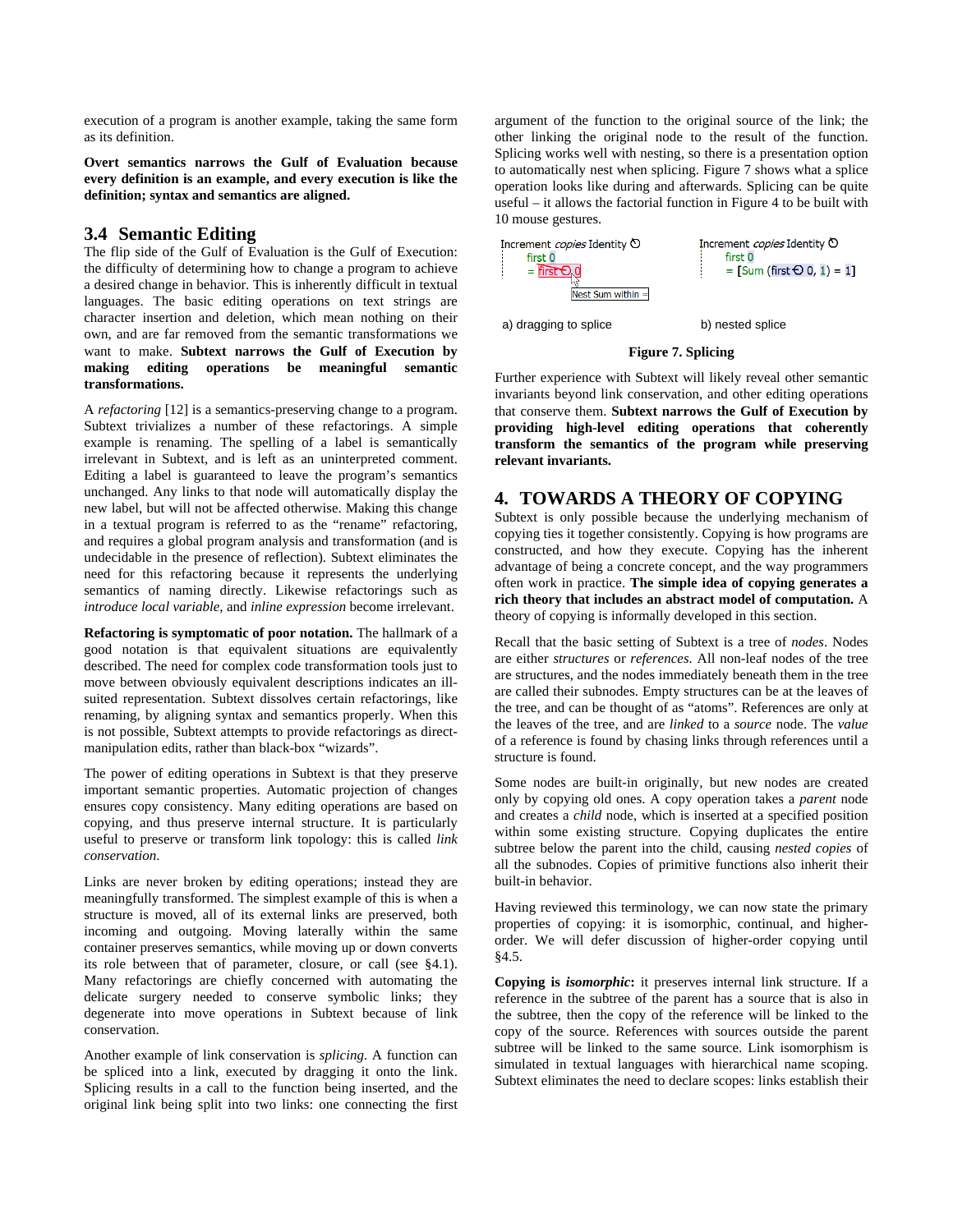own scopes implicitly as the least upper bound in the tree of their target and source.

**Copying is** *continual***:** changes project bi-directionally between copies, keeping them isomorphic. Change projection is selectively blocked to allow copies to diverge from each other. There are three basic kinds of change that are projected: inserting a copy, deleting a node, and modifying a reference.

One way to block change projection is to declare that a child is a *variant* of its parent. Changes made within the subtree of the child will not project to the parent, and are called *divergences*. Changes made within the parent will continue to project into the child, unless they are *overridden* by a divergence. In particular, modifying a reference link overrides modifications to the parent reference. This is similar to modification in prototype-based languages (§5.1).

Divergence also occurs outside variants. References can be designated as *inputs*, which means that changing their link is considered a divergence even if they are not in a variant. Automatic divergence of inputs allows each call of a function to have different input links.

Divergence can be revised. It is possible to *revert* a node so that all its contained divergences are undone (sort of a structurally local undo). It is also possible to *equalize* divergences, propagating the changes up to the parent.

## **4.1 Reactive Computation**

 $\overline{a}$ 

Execution in Subtext is driven by reaction to change. We have just described how structural changes (insertion, deletion, and linking) project through copy relationships between parents and children. However there is another kind of change: changing the link of a reference can change its value. Changes to values cascade down links and through primitive functions. Reaction to value change in this way is traditional data flow computation. **The difference with traditional data flow is the extra dimension of "copy flow", particularly because copying replaces calling.**

Traditional programming languages have three syntactically distinct ways of passing data: literals, variables, and function returns. Subtext combines all three of these into the single mechanism of a link. The role a link plays is determined by its direction in the tree structure. A link that refers downward is a function return<sup>1</sup>. A link that refers upward within a function is a variable reference. A link that refers upward outside the function, but within a containing function, is a free variable captured in a closure<sup>2</sup> . A link that refers upward through all containing functions is a global parameter (if to a reference) or a literal constant (if to a structure). A link can shift between these roles simply by moving its source to different locations. The same shifts require a coordinated series of edits in a textual notation.

# **4.2 Dereferencing**

An important feature of linking has been ignored up to this point. Links can pass "through" references, navigating into the subtree of the referenced structure. Such links are called *dereferencing* links. They are often represented in textual languages with "dotted paths" of names.

The Subtext UI makes dereferences seem like regular links. Any reference node can be expanded in the same way that structures are. The subnodes of the referenced value are displayed on following indented lines, like the subnodes of a structure would be, except with a rectangular envelope drawn around them. The subnodes displayed in this way are called *dereferenced* nodes. The reference envelope is in a sense an embedded window on the referenced value. Naturally, dereference expansions can be nested, producing nested indented envelopes. Figure 8 shows an example of a function that calculates the payroll of an Employee structure which is passed by reference. The reference is expanded, and dereferencing links are made directly to the dereferenced nodes.



**Figure 8. Dereferencing** 

When the value of a reference changes, any links that pass through that reference must be changed to follow the "same path". Textual languages handle this by using symbolic node lookup at run-time to navigate the path. But Subtext eliminates delayed binding, so another mechanism must be used. The key idea is to define what it is that makes paths the "same", based on the concept of *node identity* introduced below.

## **4.3 Ancestral Node Identity**

The traditional method for determining whether two elements of a structure are the same is that their names are spelled the same. **Subtext captures a deeper notion of identity, based on**  *ancestry***.** 

Let us start with a structure containing some nodes of interest. Instances of that structure are created by copying it, which automatically creates nested copies of all the subnodes. These copied subnodes are considered to be identical to the originals. But only nested copies are identical – top-level copies create new node identities. Nested copying generates an equivalence relation on nodes which defines identity.

This notion of identity is not affected by changing the spelling of node labels, nor by inserting or deleting nodes. A variant can thus rename, extend or contract the nodes defined in its parent.

We can now state how dereferencing links are affected by changes to references: they follow the same path of nodes, as determined by node identity. This maintains the principle of isomorphism of links, only modulo node identity. There is a problem, however, if one of the nodes along the path is missing. In this case, a special *ghost* node with the correct identity is inserted to preserve the path of the link. A ghost node is

<sup>1</sup> Multiple return values are allowed without the usual constraint of conventional languages that they all be bundled together at a "point of return".

 $2^2$  Closures may be so puzzling because of the way they straddle static lexical structure and dynamic call structure. These structures become one in Subtext.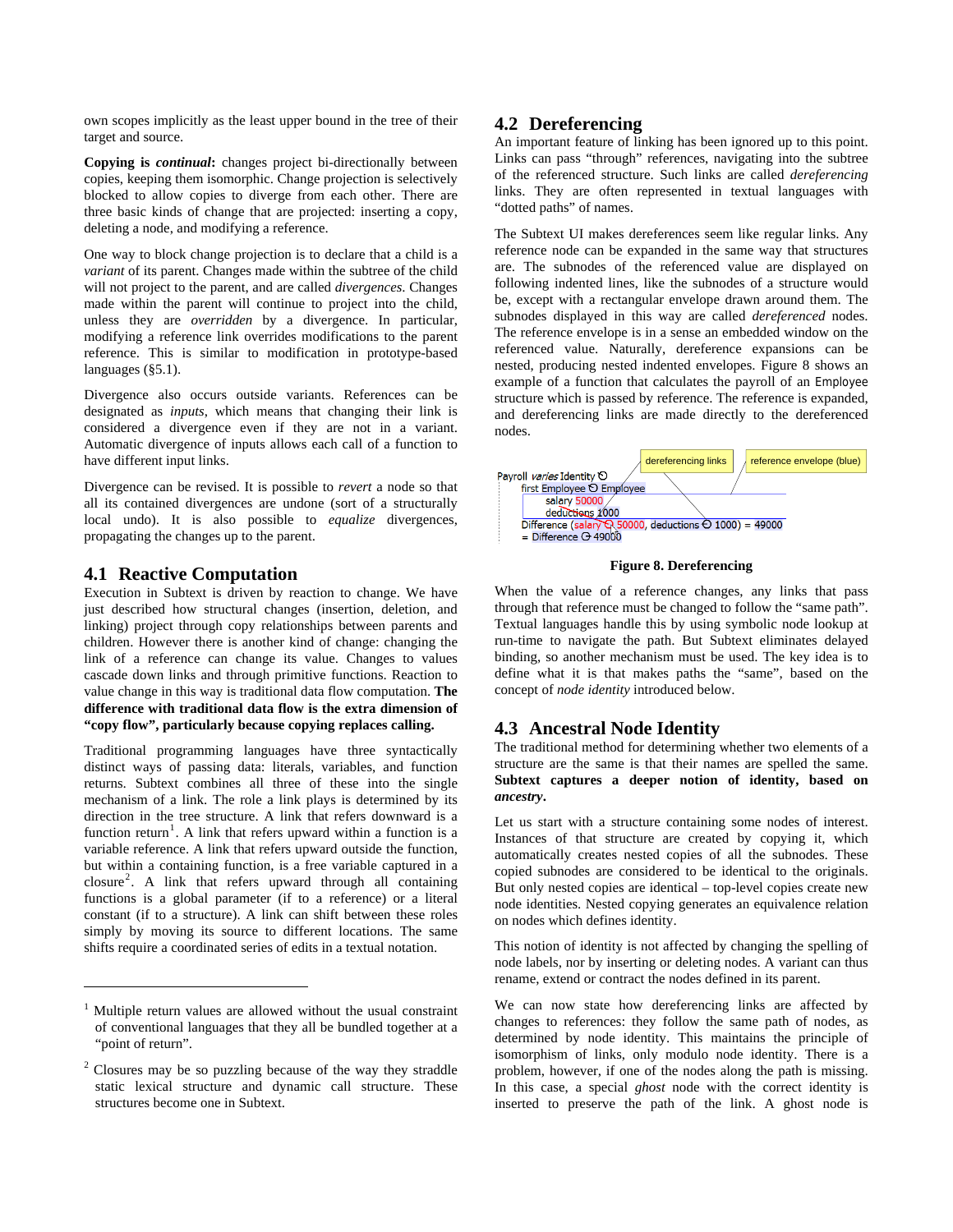highlighted in the UI as an error (usefully pinpointing it), and the link itself will carry an error value. Ghost nodes preserve the overt model of links even when they are broken.

Dereferencing links are another example of the principle of abstraction without indirection. Rather than deferring resolution of meaning with run-time node look-ups, the meaning is established immediately and visibly, and then changed as needed contextually.

# **4.4 Merging**

So far we have seen how a single parent node can spawn a tree of children. **It is more powerful to allow nodes to be** *merged* **from multiple parents.**

Every node has a list of parents. Parents can be inserted, deleted, and replaced in this list. A node has a single parent when it is first created by copying. A structure will contain a copy of every subnode of every parent, with identical subnodes recursively merged together. The order of subnodes within a child structure preserves the order within each of the parents, extended where needed by the merge-order of the parents. References with multiple parents are linked based on the *overriding* rules described below.

Historically, there have been two kinds of primitive data structure in programming languages: lists and records. Subtext provides a novel alternative: *ancestral structures*, which blend features of both lists and records. Like lists, structures in Subtext provide a traversable order on their subnodes, and support insertion and deletion. Concatenation (between disjoint lists) is provided by merging. Unlike lists, Subtext provides an insertion-invariant notion of position based on ancestral identity.

Like records (and their inheritors, classes) Subtext allows position-insensitive random access to nodes, and node extensibility. Unlike records, no confusion is possible due to misspellings or homonyms (different names with the same spelling). The identity of nodes is determined definitively by their ancestry, irrespective of spelling. **Merging allows structures to be combined as with multiple inheritance, but without the riddle of homonyms.** [32]

References can only have one link. When they are merged from multiple parents, overriding rules determine which parent dominates, or if there is a *conflict*. An example of merging is shown in Figure 9. A diamond-shaped parent graph is constructed with Employee at the top, Manager and Part-time Employee as its children, and Part-time Manager as the merged grandchild. The parent of a node is displayed when it is expanded, similarly to a reference's link, with a label and a compass, and additionally indicating whether it is a copy or variant<sup>3</sup>. Non-divergent (unmodified) nodes are displayed in green, indicating that they are "inherited" or "defaulted" from their parent. The salary node of both Manager and Part-time Employee was modified, causing a conflict error when they are merged in Part-time Manager. The deductions node was modified in Part-time Employee, but inherited

3 An alternative tabular presentation for parental relationships is proposed in §6.2.

 $\overline{a}$ 

in Manager, so Part-time Manager inherits the overriding modification.



**Figure 9. Merging** 

The rules for overriding are similar to that of traditional software revision control systems. Merging provides built-in version control for free<sup>4</sup>. The same mechanism behind multiple **inheritance also serves to merge versions of code.** Better, Subtext provides *exact* version control. Version control based on textual comparison can only correlate versions heuristically, whereas Subtext knows the precise history and ancestral relationships, down to the node level.

Note that with the addition of merging, we have also introduced the ability to change the parents of a node: new parents can be added, and old parents can be deleted or replaced. Change to parentage is governed by the principle of *conservation of divergence*: divergences in the child are preserved. For example, if a parent is deleted, subnodes copied from it are also deleted, unless they are divergent. A divergent subnode will not be deleted, but instead will turn into a node insertion (maintaining the same node identity). Another way of describing this principle is that when a node's parents change, it maintains a constant delta relative to them, with this delta being defined by the divergences.

# **4.5 Higher-order Copying**

1

There are two kinds of relationships in Subtext: copying and linking. Linking can be seen as a special kind of copying, and copying in turn can be seen as a relationship subject to copying itself. This generalization is called *higher-order copying*. **Higherorder copying provides a simpler and more powerful foundation for Subtext.**

A hint can be seen in the way that references are presented visually. A reference to a value is expanded into an indented structure (in the reference envelope) that looks much like inserting a copy of the linked value. In fact a reference to a value can be seen as a copy of the value, except for the semantics of equality. The Equality function must consider two references to the same value to be equal, while normal copies would be considered distinct. Such "referential copies" are not allowed to diverge. Thus references can be seen as a special case of copying.

Copies map the structure of links isomorphically, so if a link is a copy, then the structure of copies must also be mapped isomorphically. A simplistic example is shown in Figure 10. The CEO node of a Company is by default a copy of the Chairman

<sup>4</sup> Currently only variants are tracked, but revisions are include in the support for mutable state proposed in §6.3.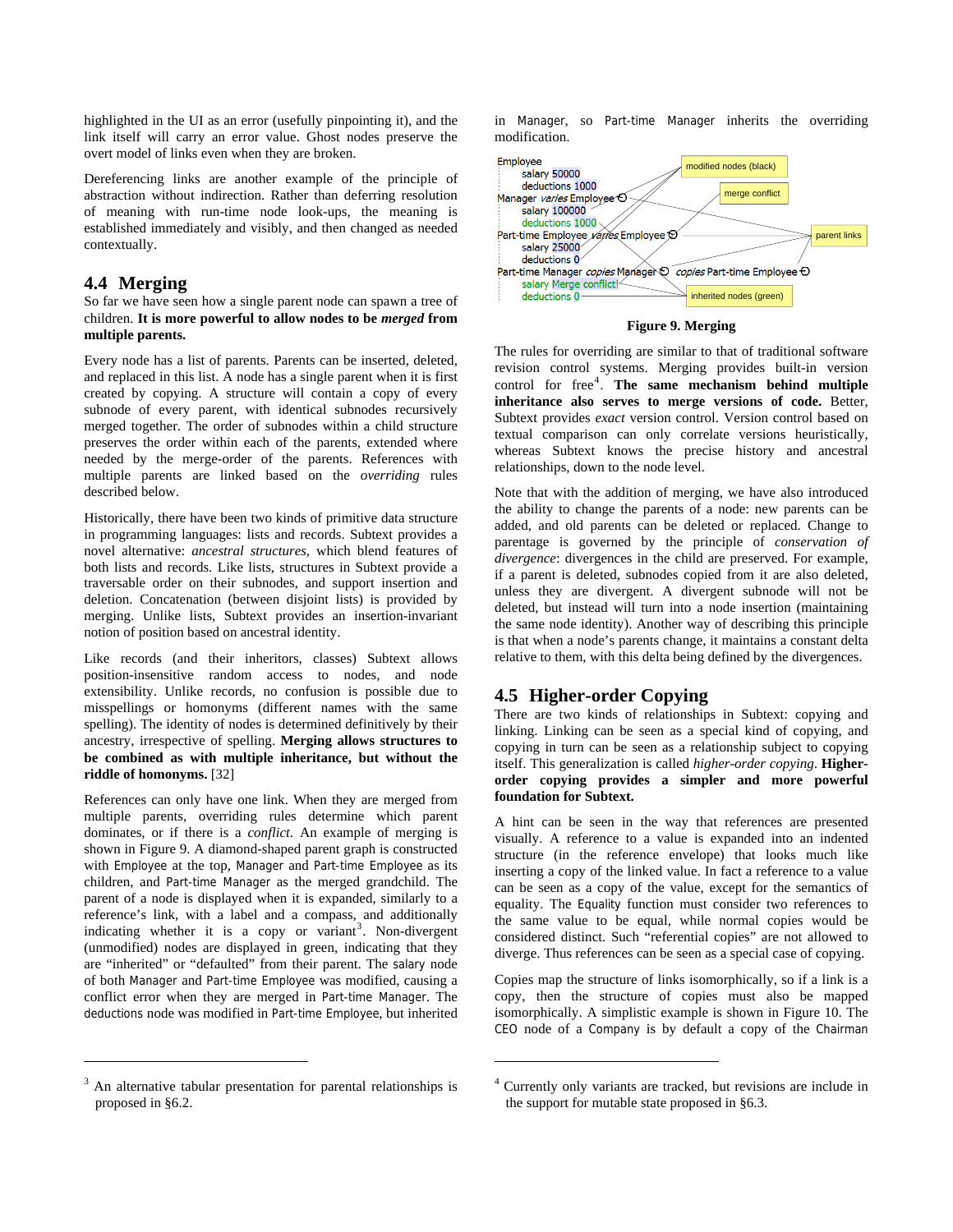node. The FooCorp instance of Company inherits this internal copy relationship. Changing the salary of FooCorp's Chairman changes the default CEO salary. Dotted arcs have been added to the screenshot to show the inheritance of node values. Note how the FooCorp CEO deductions node inherits from both FooCorp Chairman and Company CEO, with modifications to the former overriding the latter. Higher-order copying results in such multidimensional relationships.



**Figure 10. Higher-order Copying** 

Higher-order copying allows the parent of a structure to be a reference, making that structure a copy of the value of the reference. If the value of the reference is a function, the child becomes a higher-order function call. **Higher-order copies yield higher-order functions.**

Subtext provides higher-order functions while maintaining the principle of abstraction without indirection. In the definition of the higher-order code, the function-valued reference will have some default value, and the higher-order call will be an inlined example of calling that default function. This maintains overt semantics while permitting higher-order abstraction.

Higher-order functions in Subtext have a novel property called *ancestral signatures*. Untyped higher-order languages require only that function values match in the number of arguments with the caller. Typed higher-order languages further require a match of the function's type signature. In Subtext, ancestral node identity is used to establish compatible function signatures. Compatible functions are like compatible classes: derived by extension or merging from a common prototype function, not just accidental alignment of the number and types of the arguments.

# **4.6 Copying as the Essence of Programming**

The unification of linking with higher-order copying boils Subtext down to one essential ingredient: copying. Subtext is *higher-order continual copying of trees*. **The simple idea of copying turns out to be rich and subtle enough to generate an abstract model of computation as well as a model of programming itself**.

Data flow and copy flow (§4.1) become one: the driving force of computation in Subtext becomes solely projection of changes through copies. It is interesting to contrast the resulting model of computation with the classical theory of Lambda Calculus [2].

The driving force of computation in Lambda Calculus is reduction, which is implemented by name-sensitive substitution. Substitution can be seen as a form of copying (with the namesensitivity ensuring isomorphism). The difference between Subtext and Lambda Calculus is in when the copying happens. Lambda Calculus programs execute by copying, consuming the program in the process, until it is reduced to a result. Subtext programs are built by copying, but execute reactively by change projection, leaving the program intact and continuously executing, and thus making its semantics overt.

Copying provides not just a model of computation, but a model of the entire programming process. What a program does and what a programmer does are the same: manipulate copying. It is significant that copying is actually the way programmers tend to work in practice – a good omen for the goal of usability. Further, the unification of computation and programming provides novel synergies. For example, merging implements both multiple inheritance and version-control. A number of the proposed future research directions (§6) explore such synergies.

The unification offered by Subtext has a major usability benefit: simplification. Conventional programming involves a formidable array of specialized tools and languages and formalisms. Every one of these seems to have its own style of IF statement. **Subtext reduces the baroque complexity of textual programming into a seamless environment with a single conceptual framework.**  There is no longer a need for a distinct compiler, debugger, interactive shell, unit-tester, program builder, or version-control system: programming becomes mode-less. There is no conceptual difference between edit-time and run-time, code and data, syntax and semantics. Calling, referring, instantiating, sharing, refining, modularizing, and versioning all become forms of copying. **The ultimate usability feature is coherence.**

# **5. RELATED WORK**

Subtext builds upon many related efforts throughout the history of programming languages. There is only enough space here to discuss the most prominent figures in this heritage. Foremost is Self [40][41], which first proposed that copying (in the guise of prototypes) could provide a unifying basis of both a programming language and its interactive environment. Self promulgated the principles of "concreteness, uniformity, and flexibility" [34] and immediacy [39]. Subtext is in large part an attempt to carry forward the pioneering vision of Self.

# **5.1 Prototypes**

Subtext's essential mechanism of copying is a generalization of *prototypes* [22][27]. Self [34][40][41] developed prototypes the furthest into a full fledged programming language and environment. Many flavors of prototypes were proposed, with different mixtures of sharing, modification, and delegation. Subtext tries to hide such implementation issues behind a simple model of distinct copies linked through change projection. Subtext generalizes prototypical copying to include function calling and even variable valuation. Although prototypes served as living data instances, code was still relegated to the netherworld of dead text awaiting execution. Subtext extends prototypes "all the way down" into the fabric of the code itself, making it is alive as data. The prototype languages were all object-oriented, whereas Subtext is functional, modeling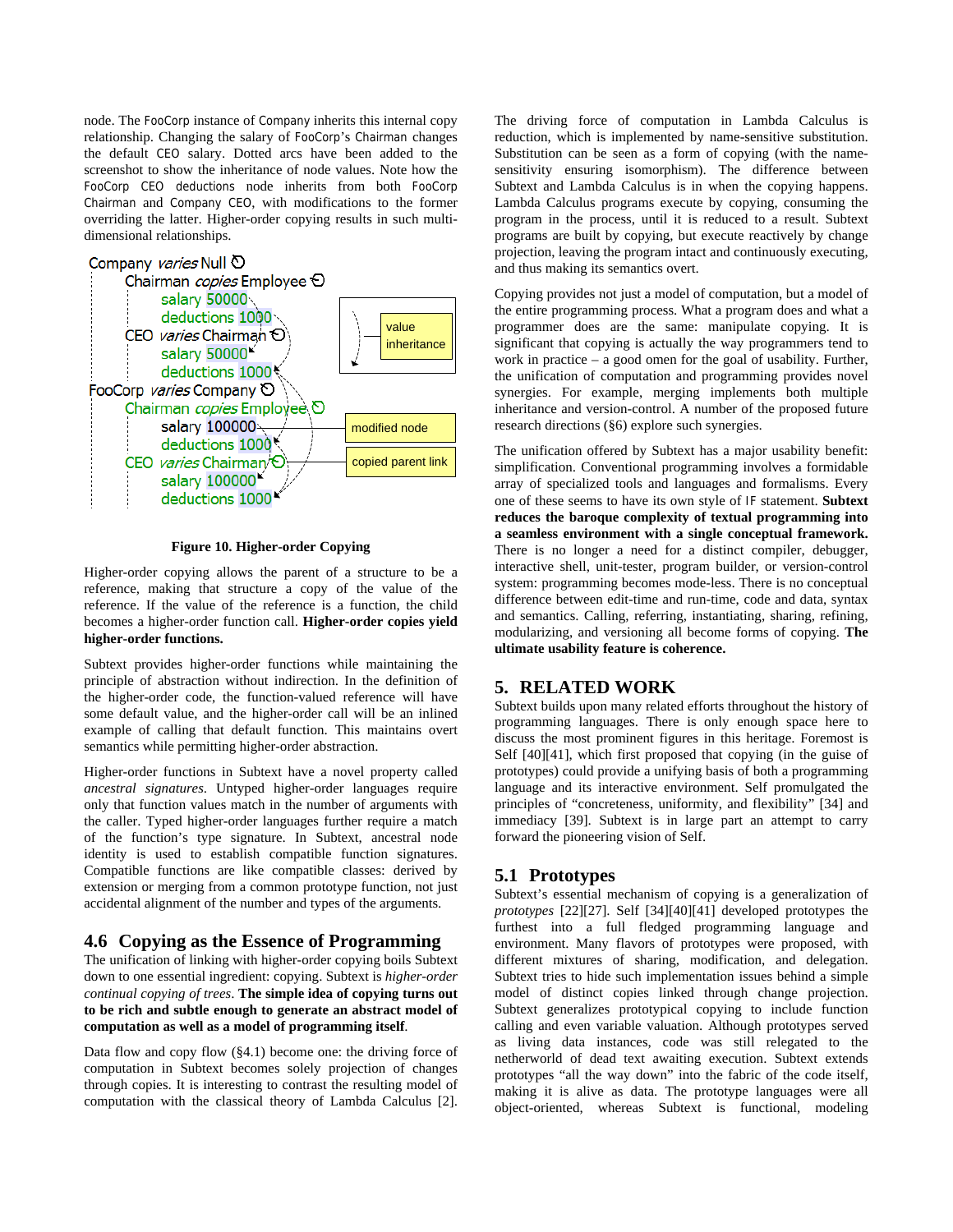computation as reactive structures. Subtext could be described as *functional prototypes*.

# **5.2 Visual Programming**

There is a long history of research in Visual Programming Languages [6][25], so-called because they used diagrammatic rather than textual representations of programs. The early results were disappointing [13][30]. A common criticism was that diagrams did not scale well to large programs, resulting in incomprehensible mazes of boxes and lines, and laborious manual layout. Diagrams are good at compactly summarizing information, but are not well suited to highly detailed and large scale descriptions. Text is in fact quite densely detailed and has highly evolved conventions for large scale organization. The jury is still out as to whether Subtext can avoid the scaling limitations of visual languages. There is some reason for hope, because the Subtext UI is largely textual with only graphical embellishment, and so it can fall back on proven techniques for scaling text.

From the point of view of Subtext, diagrams and text are equally limited by being paper-centric, conflating the issues of instructing compilers with human communication. Subtext uses both text and graphics, but only as user-interface techniques, which is what they are good for; not as a semantic model, for which they are poorly suited. This separation of concerns frees Subtext from the constraints of paper, for example allowing execution details to be melded with the static representation of a program.

Some visual languages also revealed live execution details, but not while also supporting iteration or recursion. An exception was Pictorial Janus [17]. It had a unified representation of programs and their execution, supported recursion as infinite containment, and replaced names with topological properties. However its imperative semantics meant that while you could animate program execution, you could not see a program and its execution at once, an important usability goal of Subtext.

Vital [14] is a visual environment for Haskell. Function results (but not their internal execution details) are presented continuously. Lazy execution is triggered when results are scrolled into view within an unbounded workspace. Type-driven stylesheets alter the presentation. Vital is most similar to Subtext when dealing with data structures, which can be edited through copy-and-paste operations that correspondingly alter their definitions.

Subtext is related in many ways to Forms/3 [5], one of the most advanced visual languages. Forms/3 extends the familiar spreadsheet into a first-order functional programming language. In this way programming obtains the usability benefits of spreadsheets, such as *liveness* [15][36]. General purpose programming concepts are cleverly, but intricately, simulated within the spreadsheet metaphor. For example, abstract functions involve deductive inference to properly link call-sites and callframes. Subtext shares with Forms/3 the principle that human factors should guide programming language design. The basic difference is that Forms/3 tries to coerce a spreadsheet into a programming language, while Subtext tries to invent a programming language that is like a spreadsheet.

The modularity mechanism of Forms/3 is called *similarity inheritance* [10]. It replaced the symbolic relationship of inheritance with continual copying relationships, established

through cut-and-paste operations, resulting in "self-sufficiency". This may have been the first proposal of Subtext's principle of abstraction without indirection. Similarity inheritance was limited to static sharing of formulas between spreadsheet forms. Subtext's more general copying mechanism replaces all forms of sharing and reference, and implements computation as well.

# **5.3 Ergonomic Programming**

There is increasing focus on human factors as the critical issue in the design of programming languages and tools [21]. Subtext has been guided by the principles of the Cognitive Dimensions framework [13] and the Attention Investment model [4]. An application of these principles to the design of abstract functions in a spreadsheet [16] led to some similarities with the way functions are called by copying in Subtext.

Copy & paste operations are pervasive in actual programming practice [19]. *Linked editing* [37] proposed text-editor support for continual copying of text regions, and studied its use as a surrogate for functional abstraction in the language. Subtext uses continual copying within a richer structure than text to entirely replace symbolic abstraction.

# **5.4 Programming by Demonstration**

Programming by Demonstration [8][24] seeks to let the programmer live in a world of concrete examples, with the computer intelligently abstracting these examples into general purpose programs. The most closely related work in this node is Tinker [23], which allowed both its recorded examples and generated Lisp code to be incrementally edited. Subtext also taps into the power of examples to tame abstraction, but not so much to make the computer seem smarter, as to help the programmer work smarter. Nevertheless, Subtext should provide a good platform for such research, allowing examples and their abstractions to be recorded and represented commensurably.

# **5.5 Syntax-directed Editing**

Subtext bears some resemblance to syntax-directed editors [31][35]. These editors had built-in knowledge of the language syntax, so that instead of editing a string of characters, the programmer was directly editing the abstract syntax tree (AST). New code would be added via templates with blank nodes corresponding to the production rules of the grammar. The program was kept syntactically valid at all times, and syntactically-specific editing assistance was provided. Syntaxdirected editors met resistance from practicing programmers [26]. A common complaint was that forcing the program to be syntactically valid at all times blocked well-worn shortcuts through invalid states. The compromise that has emerged in modern programming editors is to maintain a textual representation, but to add syntactic and semantic assistance "on the side". This assistance is provided on a best-effort basis through such mechanisms as coloring, completion, and pop-ups.

The goal of Subtext is not to make syntax easier to use, but to avoid having to use it in the first place. In fact humans have a well-developed and largely subconscious ability to parse language. Syntax-directed editing trades this subconscious facility for the conscious manipulation of explicit structure, structure which is mostly about signaling the compiler, not expressing the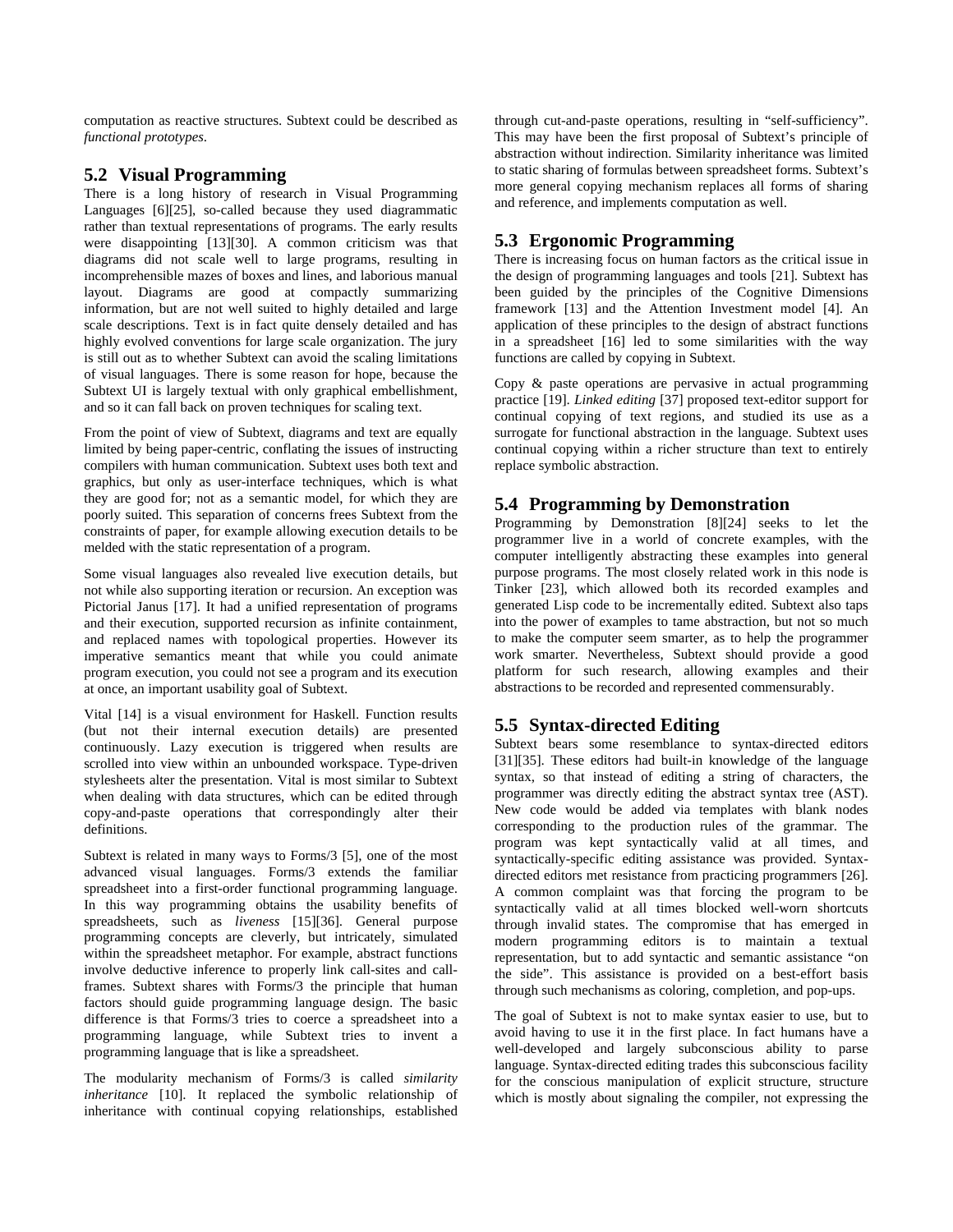meaning of the program. This is a loss in usability: if it is necessary to use syntax it should be left implicit as in natural languages. But even better is to do away with the middle-man of grammar altogether. Grammar is fundamentally about encoding meaning into a serial channel, which is no longer needed once we have evolved to direct manipulation. Subtext is *semanticsdirected editing*.

Intentional Programming [9] appears to be related to Subtext, although it is hard to tell precisely since only partial descriptions of it have been published. It seems to be a form of syntax-directed editing that does not block character-based editing shortcuts. Compatibility with (and extension of) mainstream languages is a primary goal. The underlying model appears to be a generalization of an abstract syntax tree. Names are abstracted into binding relationships. Specialized notations can be embedded, much like embedding a diagram in a WYSIWYG word processor document. This allows extension through presentation, but all the notations are still paper-centric. Subtext shares the goal of WYSIWYG programming, but rejects the constraints of backward compatibility with old languages and hard copy.

# **5.6 Functional Programming**

Subtext is in spirit a functional programming language, harkening back to the original call of Backus [1] to liberate programming from its hardware roots. One of Backus' goals was to lessen the dependency on names, a goal shared by Subtext, but not carried forward in the subsequent development of functional languages. Modern functional programming languages have demonstrated the power of sophisticated high-level abstractions. Subtext is trying to find ways to make such abstraction easier to use.

## **6. FUTURE WORK**

Subtext is a young idea, perhaps no more mature than the first experiments with compilers in the 1950's. **Subtext is like starting over from the beginning with an alternative to punched cards.** The initial prototype merely demonstrates that programming in this alternative medium is possible, and holds promise. Exploring the potential of the approach will require much further research and development.

Here are just some of the challenges and opportunities:

- 1. Performance. The design of Subtext has so far fearlessly ignored performance issues in order to optimize for usability. Scalable implementation will offer interesting challenges.
- 2. User interface design and usability testing. Subtext must compete with the highly evolved and deeply entrenched user interface of text editing. Quite a few programmers have assured the author that they will give up Emacs when it is pried from their cold dead hands.
- 3. Programming in the large. The disappointing track-record of visual languages justifies skepticism that any non-textual language can scale to real-world programs. Subtext must convincingly address this issue to be taken seriously. Because the Subtext UI is largely textual, scaling techniques proven for textual languages can be applied. In particular, traditional hierarchical decomposition ought to fit well with the tree structure of Subtext.
- 4. Formalization. The theory of copying needs to be formalized in order to better understand its properties and expressive power.
- 5. Types. What is the role of types in a language without a compile-time, where self-executing definitions automatically flush out many common type errors?
- Modularity. Modularity [28] is a precept of software design, while undisciplined copying is often considered its antithesis. Subtext offers a third way: ad-hoc copies which are recorded, and which can propagate changes. The chaos created by covert copying can be replaced with tools that manage copying and supervise change propagation. Modularity, rather than the antithesis of copying, can be seen as a special pattern of copying, one which can be refactored out of ad-hoc patterns.
- 7. Refactoring and code transformations. Subtext allows some major refactorings to be replaced by direct-manipulation operations such as dragging nodes to change their location. Code transformations like splicing can also become direct manipulations. A taxonomy of useful refactorings and transformations needs to be developed and correlated with UI affordances.
- 8. Databases. With the addition of declarative queries, Subtext would become a database. This offers a new take on the infamous "impedance mismatch" problem [7]: the clash between the data models of the language and the database; which become identical in Subtext.
- 9. Meta-programming. Subtext can be made fully reflective, and implemented meta-circularly. Reactive computation plus declarative queries may enable novel meta-programming capabilities. Do meta-queries support Aspect Oriented Programming [18]? What is the potential for Domain Specific Languages in Subtext?

The second version of Subtext is currently under development, and is the source of the screenshots in this paper. This version implements the model of higher-order copying, and focuses on the ideas discussed in the following three subsections.

# **6.1 Functional Iteration**

There is a long-standing dispute between recursion and iteration. Recursion is more elegant formally, but many programmers find iteration to be simpler. **Subtext reconciles iteration and recursion by offering iteration as a presentation of recursion.** 

This presentation is called *functional iteration*. The basic idea is to flatten a singly-recursive function into a linear scrollingwindow display, with each recursive call occurring vertically below, rather than nested within, its caller. Links that drill in and out of recursive calls would now hop between these "steps". Links passing between the same node in adjacent steps (called *chained* links) would display as vertical vectors, and be labeled next or previous. This presentation would be most effective when at least three steps were visible, so that all the links in and out of the middle one were fully visible.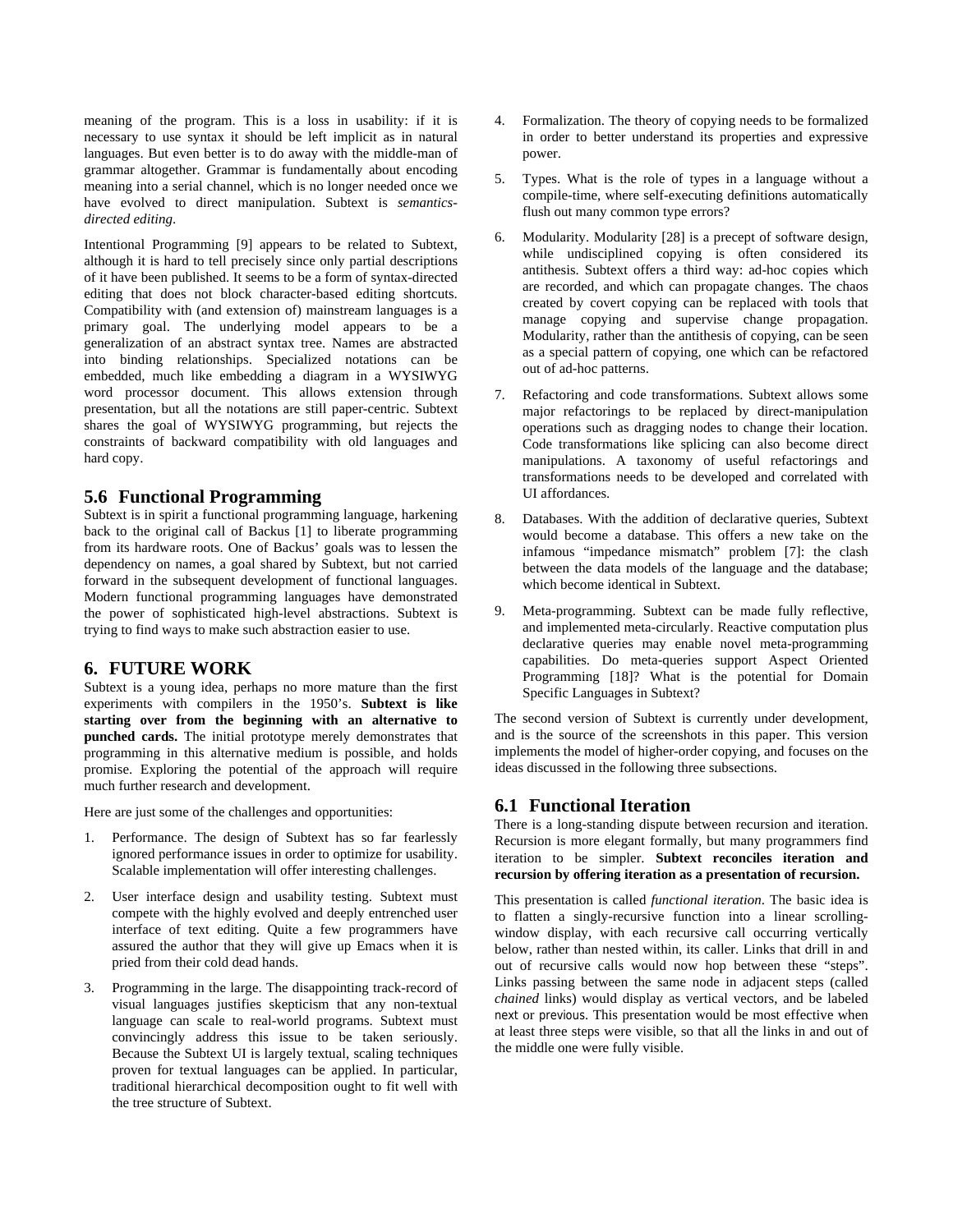**Functional iteration promises the best of both worlds: the simple semantics of functional recursion with the simple conceptual model of imperative iteration.** It can support capabilities of stream-processing languages such as Lucid [42] and Lisp Series [44]. While these languages manipulated streams of data, Subtext will manipulate streams of code. Chained links propagate variable values up and down these streams, providing the convenience of side-effecting assignment as in imperative iteration, but without violating single-assignment semantics. Functional iteration can be implemented largely as a presentation on top of the existing model of recursion.

# **6.2 Adaptive Conditionals**

*Adaptive conditionals* are a new kind of conditional construct that exploits the higher-order features of Subtext. The intuition is this: when we informally describe a complex process, we tend to first explain a basic case of the entire process. Then we come back and explain how special cases differ from the basic case: "except when *A* do *B* instead of *C*". To implement such an informal description using normal conditionals, we must disentangle the interrelated exceptions into a linear logical flow, producing a recipe a computer can follow. An adaptive conditional is different: it lets you write the program just like the informal description, and delegates the job of producing a recipe to the compiler.

You start by implementing the simple base case as a function. A special case is implemented by making a variant of the base case. This variant is edited to implement the exceptions in the informal description, literally replacing the code for *C* with code for *B*. There are now two functions: the base case, and a variant case. What we need to do is somehow blend these two functions together into a single function that does the right thing in all cases. To do this, we introduce *predicates*.

A predicate is a special Boolean-valued function. The simplest kind of predicate is to test whether two nodes are equal. Predicates conditionalize merging. When a child structure is merged from multiple parents, any of the parents containing a false predicate will be masked. Returning to the example, we must insert a predicate into the variant case that is true when *A*. Now merging the base case and the variant case produces a function with the right behavior. If *A* is false, the merge is equal to the base case. If *A* is true, the merge is equal to the variant, since all its edits override the base case in the merge. **Adaptive conditionals merge code variants conditionally – like "runtime version-control".**

Adaptive conditionals will be supported by a special presentation called a *case table*, somewhat reminiscent of decision tables [20]. Figure 11 shows a mock-up. The rows of the table are nodes and the columns are cases. Differences between the cases are indicated by background coloring (this will also be used as a general difference visualization). A factorial function is shown implemented by two cases. The basic case contains the recursion. That case is overridden by a zero case triggered by a 0 input, setting the result node to 1. The zero case is false in this call.

| true case (green)<br>Factorial varies Conditional                                        | false case (red) |                          |
|------------------------------------------------------------------------------------------|------------------|--------------------------|
| recurse                                                                                  | zero             |                          |
| first 3<br>Difference (first $\Theta$ 3, 1) = 2<br>Factorial (Difference $\Theta$ 2) = 2 | first 31         | false predicate<br>(red) |
| Product (first $\odot$ 3, Factorial $\odot$ 2) = 6<br>$=$ Product $\Theta$ 6             |                  | masked node<br>(gray)    |

**Figure 11. Adaptive Conditional** 

Adaptive conditionals are an extreme experiment, but with interesting potential benefits:

- 1. Normal conditionals must often be duplicated in multiple places, coordinated by a shared Boolean flag. Adaptive conditionals combine variations at scattered locations into a single variant case, capturing the meaning without redundant notation.
- Predicates are similar to guarded expressions and pattern matching in functional languages [38], which can be a succinct form of expression.
- 3. It is easier to see the conditional logic of a program because it is moved into an orthogonal dimension from the rest of the program's structure. Conditional expressions, like choice, are intertwined with data flows. Conditional statements are more distinctive, with keywords and bracketed blocks, but block structure is overloaded for many other purposes. Adaptive conditionals use the "3rd dimension" of case table columns.
- 4. Cases can easily cause a conflict error by modifying the same node. This is not a bug, it is a feature. It indicates a combination of cases the programmer has ignored. The situation can be resolved by adding another case merging the conflicting ones and resolving the dispute. Normal conditionals are orthogonal: in every possible situation they will produce some result, perhaps incorrectly. The programmer must consider all these possibilities up front. Adaptive conditionals allow design decisions to be divided and conquered.
- 5. Adaptation supports intercession into code somewhat like Aspect Oriented Programming [18].
- 6. Conditional cases directly map to specific examples, and can be created directly from such examples [11].
- 7. Informal specifications are naturally expressed as tangled exceptions that can be directly modeled by adaptive conditionals. The conceptual gulf between the language of specification and the language of implementation is narrowed.
- 8. It is simpler and more concrete to create variants of code with different behavior than to abstract a single version of the code with conditional logic. Proper abstraction, if it is necessary, can be deferred to later refactoring. **Adaptive conditionals reduce the cognitive burden of abstracting dynamic behavior.**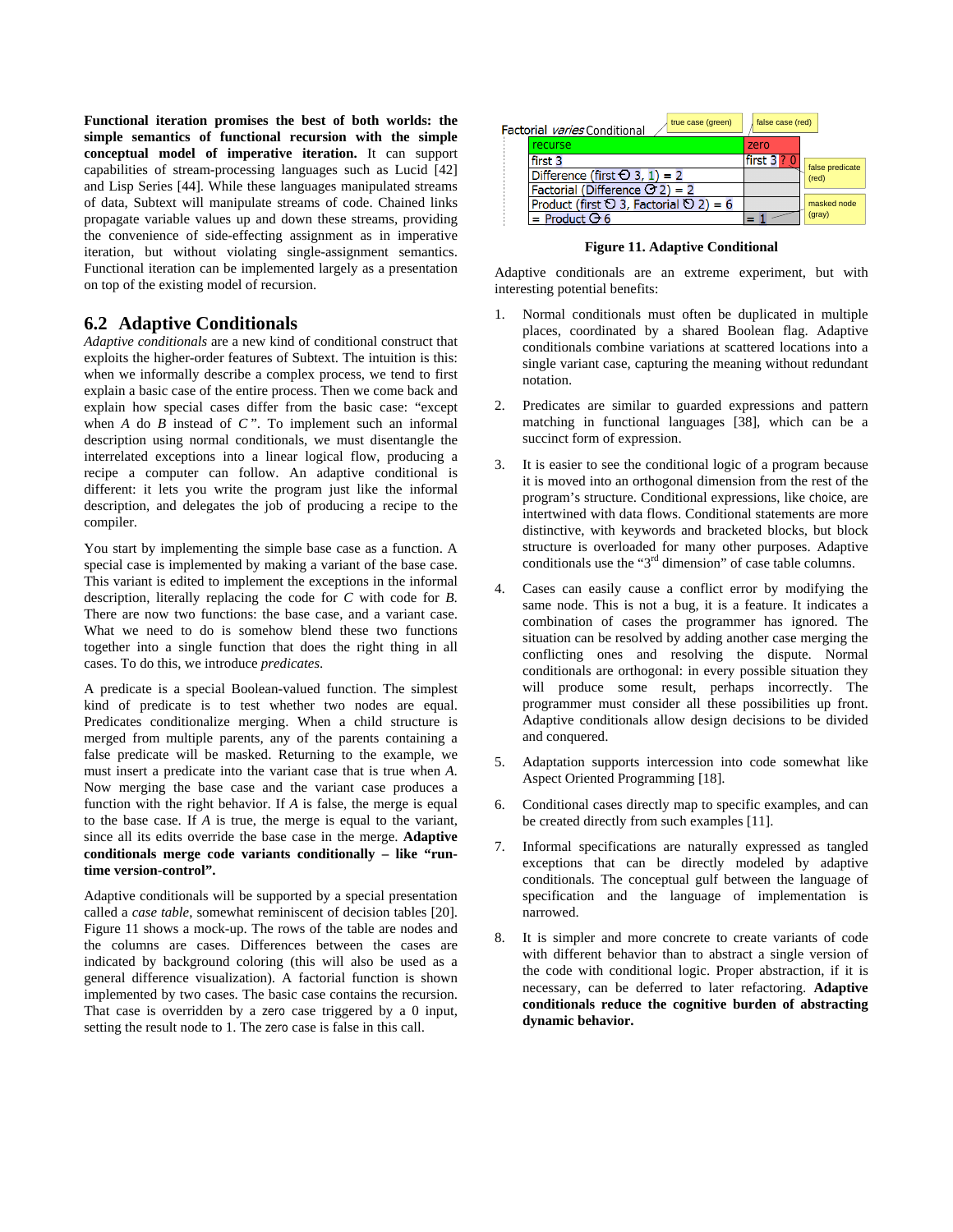#### **6.3 Mutable State**

Mutable state is a major dilemma of programming language design. Functional languages have avoided it for good reason (the chaos of side-effects), but at great cost in complexity (for example monads [43]). **Usability mandates support of mutable state simply because it is so deeply entrenched in common sense.**

The approach being explored involves recording the history of all changes so that complete copies of past states of the system appear to have been recorded. Copying is Subtext's forte, and it already has the ability to lazily instantiate copies with differences – exactly what an implementation of history recording requires. A scalable implementation would also need the ability to "forget" the details of history, replacing them with summarizations. Recording and forgetting history may seem a hopelessly inefficient scheme, but perhaps no more so than garbage collection seemed 30 years ago.

Subtext would thus reduce mutable state to copying (as with just about everything else). The challenge is to support a common sense notion of mutable state while maintaining the benefits of the complete static visibility of program dynamics. How can a program mutate state when there is no such thing as run-time? Subtext proposes *actions*: functions that take a reference to any subtree (called the *input state*), and produce an *output state* that is a modified copy of the input. The input state of an action is by default the current global state. The output of such an action is thus a *potential future* state, which visibly reveals what the action's effects would be, were it to be *executed*. Executing an action turns its potential future into the actual present. Note that actions are themselves part of the global state, and thus create recursive copies of the global state. Time is modeled as global recursion. Time is partially ordered: actions can be wired up in "state-flow" graphs to perform parallel computation free of implicit side-effects. **This approach combines the clear semantics of functional programming with a common sense notion of mutable state**. It will be up to specialized presentations to display history, futures, and state-flow in a simple and concrete way.

## **7. CONCLUSION**

The exceptional difficulty of programming is in large part due to encoding programs as text strings, a design cemented in the very first programming languages. We have gotten as far as text will take us. **The metaphor of programming as writing is no longer helpful.**

Subtext offers an alternative medium to text, one designed from scratch to make programming easier by shortening mental leaps. The representation of a program is the same thing as its execution: syntax overtly aligns with semantics. Relationships are direct, not intermediated by delayed binding of symbols. Editing is coherent transformation of semantics. The essence of this new medium is copying: higher-order continual copying of trees generates a unified theory of both computation and programming. The traditional assortment of programming tools and formalisms collapses into one seamless workspace, with a simple and consistent conceptual model. Programming becomes more akin to using a spreadsheet than a keypunch.

**Subtext is a fresh start.** The initial prototype shows promise, but is still nascent. Much work, and risk, is left: Subtext opens up a whole new territory to explore. **There is hope that we can make programming fundamentally easier.** 

# **8. ACKNOWLEDGEMENTS**

Daniel Jackson, Rob Miller, Derek Rayside, Rob Seater, and Emina Torlak provided helpful discussions, and the Software Design Group at MIT provided a creative environment. The anonymous referees provided constructive criticism.

#### **9. REFERENCES**

- [1] Backus, J. Can Programming be Liberated From the von Neumann Style?: A Functional Style and its Algebra of Programs. *Commun. ACM 21, 8* (1978) 613-641.
- [2] Barendregt, H. P. *The Lambda Calculus*. Elsevier, 1984.
- [3] Beck, K. *Test-Driven Development: By Example*. Addison-Wesley 2002.
- [4] Blackwell, A. First Steps in Programming: A Rationale for Attention Investment Models. In *Proc. of the IEEE 2002 Symposia on Human Centric Computing Languages and Environments (HCC'02)* (Arlington, VA, Sep. 2002) 2-10.
- [5] Burnett, M., Atwood, J., Djang, R., Gottfried, H., Reichwein, J., Yang, S., Forms/3: A First-Order Visual Language to Explore the Boundaries of the Spreadsheet Paradigm. In *Journal of Functional Programming 11, 2* (March 2001).
- [6] Burnett, M., Goldberg, A., Lewis, T. *Visual Object-Oriented Programming: Concepts and Environments*. Manning, Greenwich, CT, 1995.
- [7] Copeland, G., Maier, D. Making smalltalk a database system. In *Proceedings of the 1984 ACM SIGMOD international Conference on Management of Data* (Boston, Massachusetts, June 18 - 21, 1984).
- [8] Cypher, A. *Watch What I Do: Programming by Demonstration*. MIT Press, Cambridge, MA. 1993
- [9] Czarnecki, K., Eisenecker, U. W. Intentional Programming. Chapter 11 in *Generative Programming: Methods, Tools, and Applications*. Addison-Wesley, 2000.
- [10] Djang, R., Burnett, M. Similarity Inheritance: A New Model of Inheritance for Spreadsheet VPLs. In 1998 IEEE Symp. Visual Languages (Halifax, Canada, Sep. 1998) 134-141.
- [11] Edwards, J. Example Centric Programming. In *Companion to the 19th annual ACM SIGPLAN conference on Objectoriented programming systems, languages, and applications (OOPSLA '04 Onward)* (Vancouver, BC, CANADA) 124. http://subtextual.org/OOPSLA04.pdf
- [12] Fowler, M., Beck, K., Brant, J., Opdyke, W., and Roberts, D. *Refactoring: Improving the Design of Existing Code*. Addison-Wesley, 1999.
- [13] Green, T. R. G., Petre, M. Usability Analysis of Visual Programming Environments: a 'cognitive dimensions' framework. *Journal of Visual Languages and Computing 7, 2*, 131-174.
- [14] Hanna, K. Interactive Visual Functional Programming. In *Proceedings of the Seventh ACM SIGPLAN international*